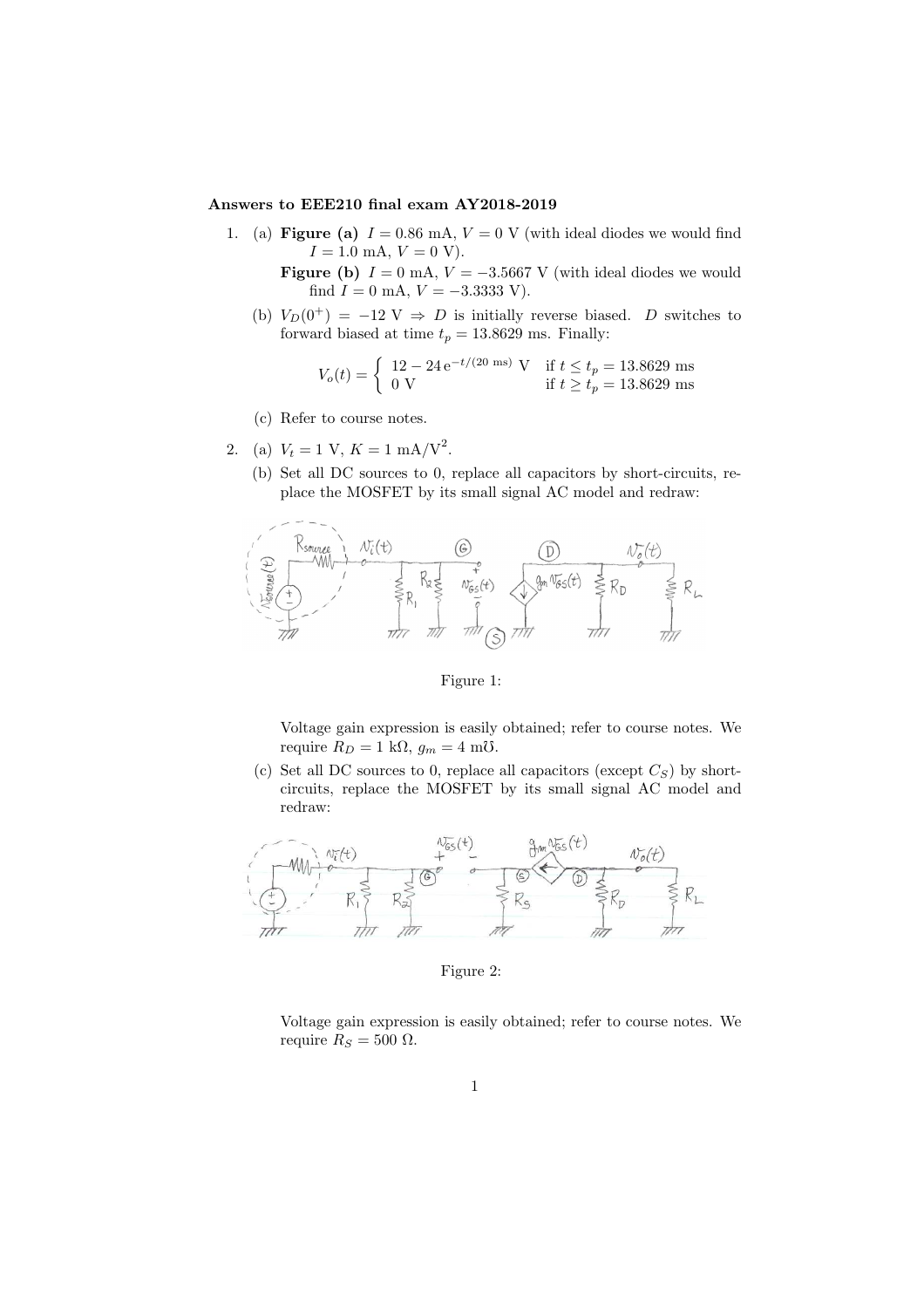- (d)  $R_1 = R_2 = 24$  M $\Omega$ .
- 3. (a) Easy. Refer to notes.
	- (b) Set all DC sources to 0, replace all capacitors by short-circuits, replace the BJT by its small signal AC model with:

$$
h_{ie} = 240.55 \text{ }\Omega
$$
  

$$
h_{fe} = 99
$$

and redraw. Easy. Refer to notes.



Figure 3:

- (c) Easy. Refer to notes.
- (d)  $Z_{in} = 34.651 \Omega, Z_{out} = 1 \text{ k}\Omega.$
- (e)  $A_I = 0.47409, A_P = 6.4866.$
- (f)  $-0.382 \text{ V} < v_{in}(t) < 0.379 \text{ V}.$